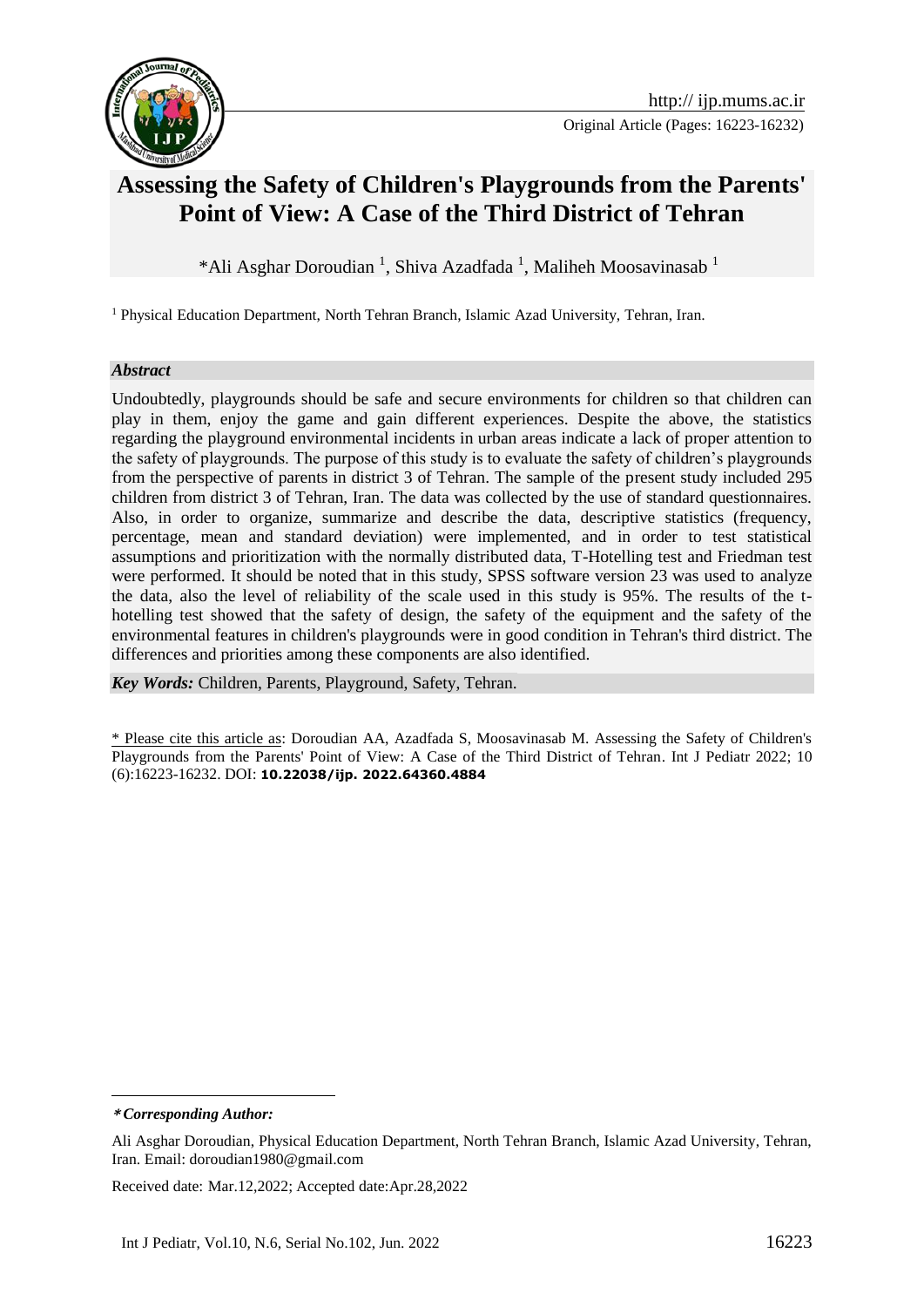### **1- INTRODUCTION**

Parents are always concerned about raising their children properly and cultivating and perpetuating good habits and behaviors in them. Therefore, they enroll their children in various classes to learn languages, painting, pottery, etc. and of course sport academies in order to enhance the child's mental and physical development and to help reveal their talents and interests (1). The playground is a place where the child is very eager to go, and it is there that he explores his surroundings and learns social skills and can do physical activities that have a great impact on his physical and mental health (2-3-4). But unfortunately, every year in the United States, about 200,000 children are taken to hospital emergencies due to injuries caused by falling from play equipment. The main reason for these injuries is the existence of hard and very hard grounds such as asphalt, concrete, etc. under or around the play equipment. Also, for taking children to the playground, some tips must be followed; for example, wearing comfortable shoes such as children's sneakers, shoes that do not slip on the wet surface or not using wet toys, and not allowing children to force themselves or part of their body into a small space. Care must be taken that children do not go behind or in front of the swings, and do not push or kill another child while playing. In either case, parental or coaching supervision is essential (5).

Cities' development is a manifestation of the life of the current societies, and behind this face of growth and development, many problems have affected the health and well-being of citizens. In fact, one of the current problems in cities is related to safety and social health issues (6). The issue of safety and security of the living environment and the protection of community members from dangers, pollution and anomalies in the living environment is one of the most important

factors in creating a good quality of life (7). Due to urbanization and the intense concentration of people in cities and the reduction of the area of residential houses and the strong need of citizens to have fun and graduation outside the home, the safety of outdoor spaces for citizen's fun is important for their optimal performance and facilitates the occurrence of appropriate behaviors during recreation, the existence of safety and physical and mental comfort and the tendency to use that environment , so that the environment with these conditions at different psychological levels provides specific behaviors in individuals and will provide the harmony of behavior and environment . Meanwhile, the safety of recreational and leisure environments of vulnerable groups is of special importance. Children, as the most vulnerable groups in society, are more at risk of environmental and social conditions than the other groups. Today, the dangers of urban environments have led people to return to their home and restrict children to be in the urban environment by their parents (8). In urban environments, among the most important spaces used by children are parks and playgrounds for children. Urban parks, from neighborhood and local green spaces to regional urban parks, are considered as a kind of work environment for children (9).

Studies have shown that parks and open urban environments have a significant impact on children's development. The role of parks is so important that it goes beyond a recreational environment, which means that urban parks have become an important factor in urban development, and thus the safety of these public environments is inevitable. In other words, play has an important role in the development of the child and, therefore, the safety of the play environment will be necessary (10). Undoubtedly, playgrounds should be safe and secure environments for children so that children can play in them,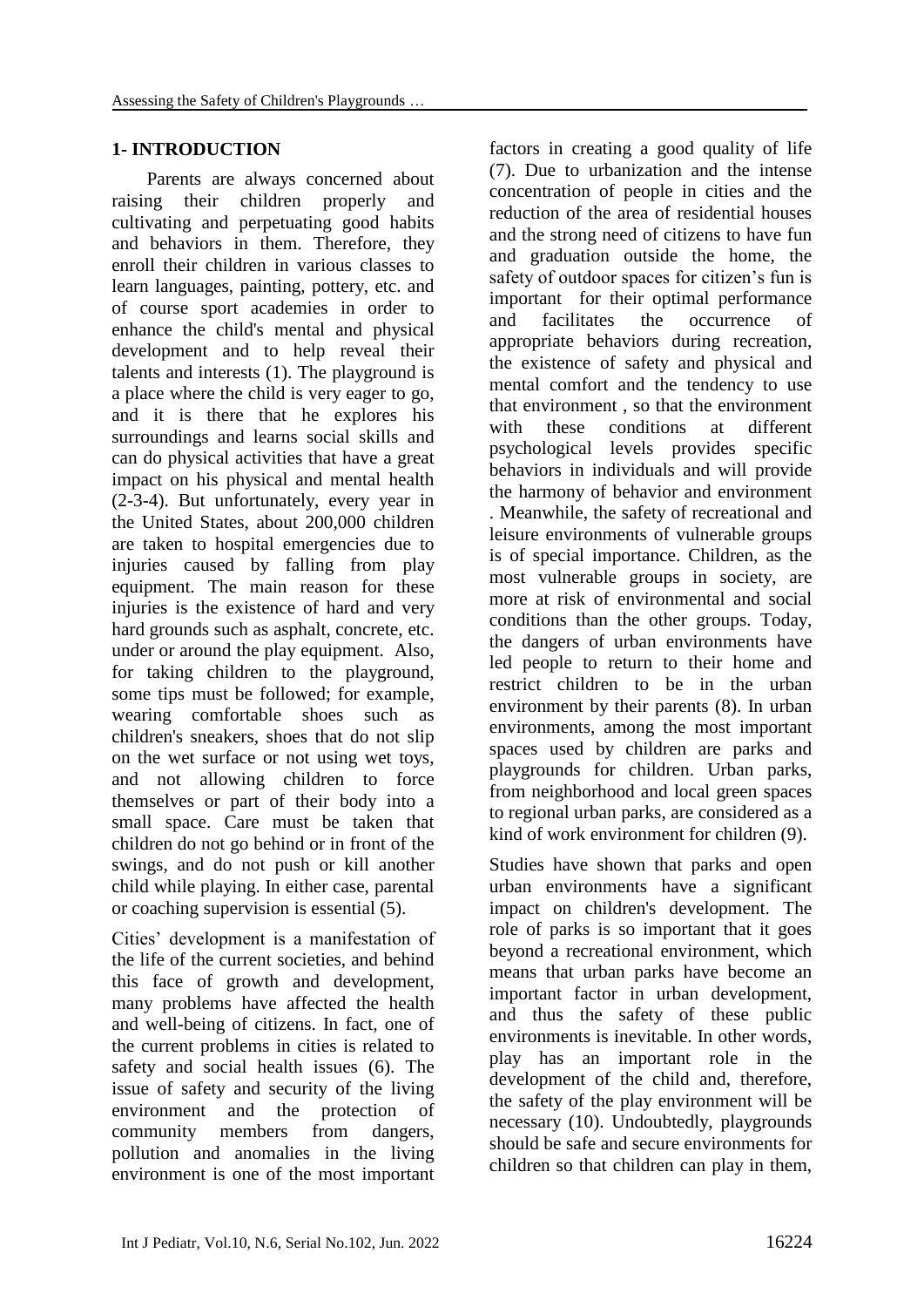enjoy the game and gain different experiences. Despite the above, the statistics regarding the playground environmental incidents in urban areas indicate a lack of proper attention to the safety of playgrounds. According to annual research reports, about 10 to 30 million children and adolescents are injured to different degrees (6). It should be noted that accidents and injuries have been reported to be the leading cause of death in children under 9 years of age. Urban environments such as the green spaces, parks and playgrounds, sports fields, and physical fitness gyms are among the environments in which children in particular and other people in general are in contact. The construction of playgrounds and sports fields in these environments is then related to urban sustainability  $(11)$ .

The importance of securing children's playgrounds and the existence of new cases of accidents in playgrounds, despite the new technologies and standards available in information sites, reveal the need to investigate the cause of various accidents and even acute dangers on playgrounds. Considering the position of environmental planning in solving these issues related to urban open spaces that can be used by children, is another reason for conducting this study.

Shahrizadeh and Moayedfar (2017) conducted a study entitled "Strategic Planning of a Child-Friendly City with Emphasis on Children's Creativity (Case Study: Yazd City)" which showed that according to the HP model, among the criteria of a child-friendly city, Safety and security criteria in the first place and among the creativity criteria, the semantic creativity criterion has the first rank (12). Based on this prioritization and according to swot factors, the QSPM model has been used to extract strategies. It has the highest priority in the environment to use solutions such as using children's participation and

decision about their desired city, using signposts to orient children in the neighborhood, to use furniture on a child scale and to use cheerful colors in urban spaces. Shia and Sharafi (2017), in a study entitled "Evaluation of effective factors in the safety of recreational spaces for children (Case study: Niavaran neighborhood of Tehran) ", came to the conclusion that the type of design of play spaces has a great role in child safety. In this regard, the variables of hidden and unsafe angles, playground differentiation, playground equipment, lighting, playground surface were found to be more effective. In addition, the type of equipment in play areas and the safety of play equipment have an important role in child safety (13). Yoshida et al. (2016) also conducted a study entitled "Child safety in playgrounds in urban parks" indicating that Securing parks will not be possible without the implementation of integrated management of the three factors of HSE-MS model, as a successful solution. They suggest using the standards of the American Product Safety Commission (CPSC) or the European standards EN 1176 and EN1177 to improve the safety of playgrounds in parks. Anthropometric standards for children are also considered as important strategies (14).

The child acquires a variety of information from the environment while playing. Childhood play is considered as a powerful source for the development of perceptualcognitive, psycho-social as well as sensory-motor skills, and therefore, providing a safe environment for children to play is inevitable (15). Playgrounds are environments that are equipped with appropriate equipment for children's play and activities. Playgrounds that are designed according to safety standards can play a role in the better social and physical development of children (16). However, despite the importance of the playground conditions in the development of children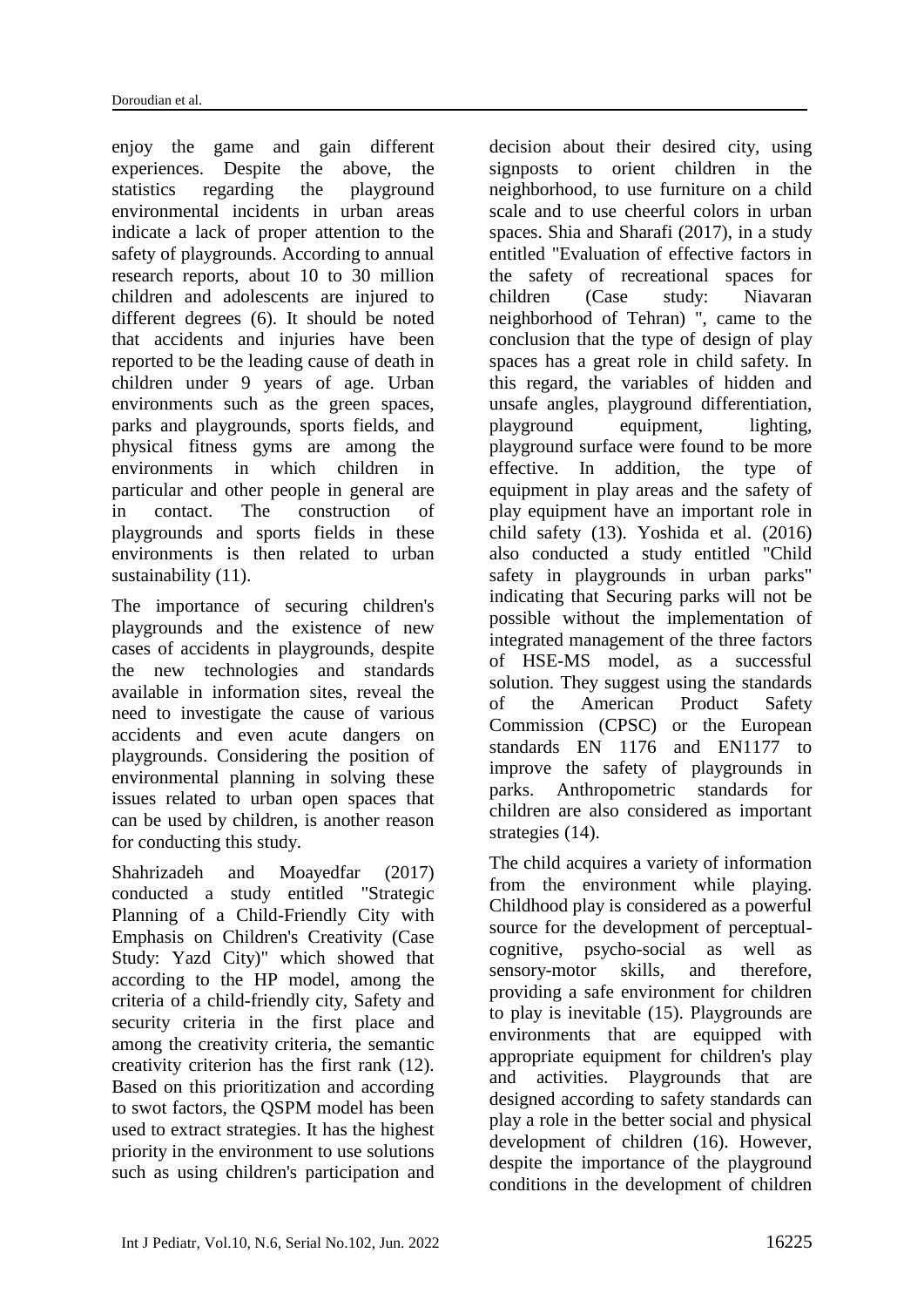and adolescents, in many cases, many incidents occur in children's playgrounds (17). In the United States, for example, about 211,000 children go to the emergency room each year because of playground accidents. It should also be noted that urban safety problems are not limited to the crowded cities of developing countries, and other cities around the world suffer more or less from disregarding urban safety standards. A study in Australia found that 88% of parents of children aged 5 to 6 years old and 81% of parents of children aged 10 to 12 years old expressed serious concerns about injuries to their children while walking or cycling in the neighborhood. Although playing on green or grassed playgrounds is less dangerous than playing on the street, it will also cause multiple injuries of varying degrees. Parents of children, as the most important person in their lives, undoubtedly have the most concerns and sensitivities about the children's play environment. And if the play environment of these children is not safe and healthy, they will undoubtedly prevent children from working in this place. The present case study, thus, wants to answer the question that how is playground safety in the case of district 3 of Tehran from the parents' point of view?

# **2- METHODOLOGY**

This research follows a crosssectional descriptive methodology with survey type, it is an applied study in terms of purpose and implements field type data

collection. The statistical population of the present study includes all parents of children in district 3 of Tehran. Due to the uncertainty of their number, Cochran's unknown population size formula was used and finally 295 people were selected as the sample, based on a convenience method. In this study, the safety assessment of children's playground from the parents' point of view was obtained through the questionnaire developed by the Shia and Sharafi (2017). It has three components including safety, playground, and environment, and its face and content validity have been confirmed by experts and its Cronbach's alpha coefficient has been reported as 0.87. Descriptive statistics (frequency, percentage, mean and standard deviation) were used to organize, summarize and describe the data. And the Friedman test was used for prioritization. It should be noted that in this study, SPSS software version 23 was used to analyze the data.

# **3- RESULTS**

The results showed that 61.7% of the statistical sample were male and 38.3% of the statistical sample were female. Moreover, in terms of age, 15.6 percent of the statistical sample were less than 25 years old, 34.2 percent were 25 to 30 years old, 23.4 percent 31 to 35 years old, 13.9 percent 36 to 40 years old, 7.5 percent 41 to 45 years old and finally 5.4 percent were over 45 years old. The sample's level of education is shown in **Table 1**.

**Table-1:** Distribution of statistical sample of research by education

| Education               | Population<br>(Number) | Percentage | Compression percentage |
|-------------------------|------------------------|------------|------------------------|
| Diploma and Sub-Diploma | 24                     | 8.1        | 8.1                    |
| Fellowship              | 79                     | 26.8       | 34.9                   |
| Bachelor                | 90                     | 30.5       | 65.4                   |
| Master's degree         | 72                     | 24.4       | 89.8                   |
| Ph.D.                   | 30                     | 10.2       | 100                    |
| Total                   | 295                    | 100        |                        |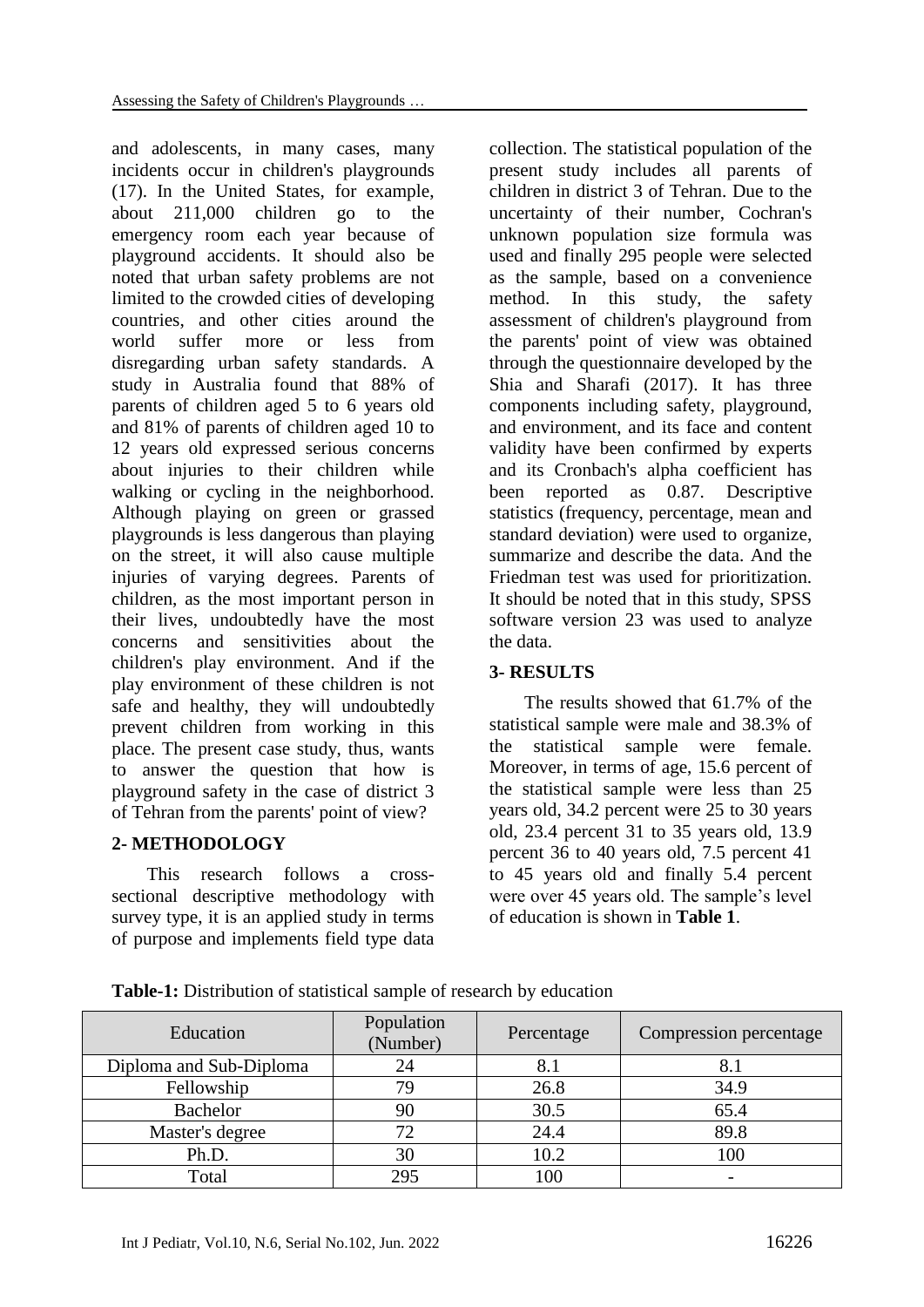| Variable                         | T-hoteling<br>Square |        | DF1 | DF <sub>2</sub> | Average | Significance<br>level |
|----------------------------------|----------------------|--------|-----|-----------------|---------|-----------------------|
| Safety of playground design      | 37.396               | 4.563  |     | 287             | 3.74    | 0.001                 |
| Safety of Equipment type         | 185.274              | 25.991 | ⇁   | 288             | 3.85    | 0.001                 |
| Safety of environmental features | 120.534              | 23.779 |     | 290             | 3.84    | 0.001                 |

#### **Table-2:** Results of T-hotelling test

The results of the t-hotelling test in all three hypotheses showed that there is a significant difference between their theoretical averages; and the averages obtained in the components of safety of the playground design, safety of equipment type and safety of environmental features showed that the items of these three components do not have the same priority.

**Table-3:** Prioritization in the design safety of children's playground from the perspective of parents in district 3 of Tehran

| No.    | Items (questions)                                                                                                                | Average<br>rating | Rating  |
|--------|----------------------------------------------------------------------------------------------------------------------------------|-------------------|---------|
| 1      | How to design and mobilize playgrounds                                                                                           | 5.10              | Sixth   |
| 2      | Lighting the playgrounds                                                                                                         | 5.14              | Fourth  |
| 3      | Restrictive elements for the entries of children's play spaces such as<br>walls, trees, etc.                                     | 5.30              | First   |
| 4      | Hidden and unsafe angles in the space of the playgrounds                                                                         | 5.22              | Second  |
| 5      | Inadequate levels of playground such as obstacles or inappropriate<br>slope                                                      | 4.64              | Eighth  |
| 6      | Improper location of the playground, which causes lack of parental<br>monitoring                                                 | 4.80              | Seventh |
| $\tau$ | Lack of differentiation of children's playground from teenagers or<br>even adults                                                | 5.19              | Third   |
| 8      | Lack of suitable materials in the floor of the park                                                                              | 5.11              | Fifth   |
| 9      | Inadequacy of traffic routes in terms of slope, the existence of ups<br>and downs, safety of traffic separation from green space | 4.50              | Ninth   |

Considering that the significance level of Friedman analysis of variance test is smaller than the error rate, it can be said with 95% confidence that the six items constituting the safety of design in children's play spaces from the parents' point of view are significantly different in Tehran. Item 3 with an average of 5.30 is ranked first and the best and item 9 with an average of 4.50 is ranked ninth.

In the component related to the safety of equipment type, item 3 with an average of 5.53 is in first place and item 2 with an average of 3.38 is in eighth place.

Considering that the significance level of Friedman analysis of variance test is smaller than the error rate, it can be said with 95% confidence that the six items constituting the safety of environmental features of children's play spaces on children's playgrounds from the parents' point of view are different in district 3 of Tehran. Item 3 with an average of 3.85 has the first and the best rank and item 1 with an average of 2.80 is in the sixth rank.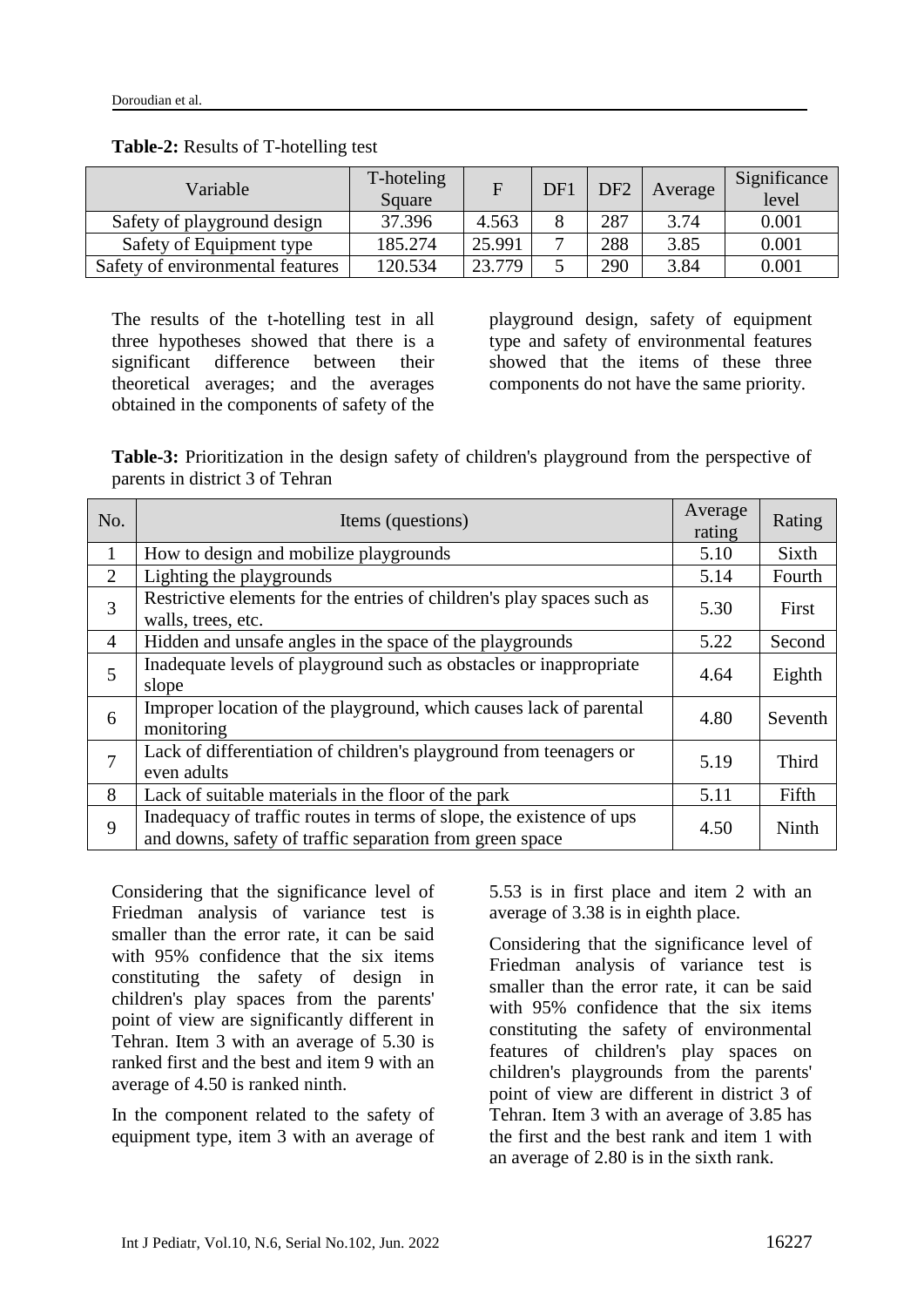|                                                | <b>Table-4:</b> Prioritization of the safety of equipment in children's playground from the |  |  |  |  |  |  |  |  |  |  |
|------------------------------------------------|---------------------------------------------------------------------------------------------|--|--|--|--|--|--|--|--|--|--|
| perspective of parents in district 3 of Tehran |                                                                                             |  |  |  |  |  |  |  |  |  |  |

| No.            | Items (questions)                                                         | Average<br>rating | Rating  |
|----------------|---------------------------------------------------------------------------|-------------------|---------|
|                | Active uses of children's play space that controls the entry of strangers | 4.37              | Sixth   |
| $\overline{2}$ | Lighting the playgrounds                                                  | 3.88              | Eighth  |
| 3              | Proximity of children's playground to the street, etc.                    |                   | First   |
| 4              | Existence of bumps or depressions in the playground                       | 5.14              | Second  |
| 5              | Bare power lines in the park                                              | 5.01              | Third   |
| 6              | Lack of warning signs next to non-drinking water taps                     | 4.94              | Fourth  |
| 7              | Existence of noise pollution around the park                              | 4.79              | Fifth   |
| 8              | Entering motorcycles and bicycles into the park                           | 4.32              | Seventh |

**Table-5:** Prioritization of safety of environmental features in children's playground from the perspective of parents in district 3 of Tehran

| No.            | Items (questions)                                                                                                          | Average<br>rating | Rating       |
|----------------|----------------------------------------------------------------------------------------------------------------------------|-------------------|--------------|
|                | Inadequate playground flooring                                                                                             | 2.80              | Sixth        |
| $\overline{2}$ | Insecurity of play equipment in terms of stability at the installation<br>site, and stability of play equipment connectors | 3.84              | Second       |
| 3              | Failure to observe the distance between the game tools in any direction<br>from each other                                 | 3.85              | First        |
| $\overline{4}$ | Inadequate access to equipment such as slopes, stairs, and ladders                                                         | 3.83              | <b>Third</b> |
| 5              | Lack of proper coverage of play equipment such as the metal rods                                                           | 3.38              | Fourth       |
| 6              | No age guide signs next to the play equipment                                                                              |                   | Fifth        |

## **4- DISCUSSION AND CONCLUSION**

The results obtained regarding the first hypothesis showed that there is a difference between the hypothetical average score (score 3) and the mean score of the design safety in children's play spaces on the children's playground from the parents' point of view in district 3 of Tehran, showing that the items of these three components do not have the same priority, though they seem to be in a good condition from the parents' perspective. This finding is consistent with the results of previous research (12-13-18-19-14), among which we can refer to the results of a study (12), indicating that according to the AHP model, among the criteria of a child-friendly city, safety and security criteria are in the first place and among criteria of creativity, the criterion of semantic creativity ranks first. The first aspect of designing children's play spaces on the children's playground is observing the principles of safety for the tools and equipment, and selecting them based on the existing standards. The playground is a place where children are very eager to go, and it is there that they explore their surroundings and learn social skills. If this environment is not safe enough, the parents would not allow their children to be present in these areas, and in this case, children will not be able to play their childhood games and they would turn into artificial and virtual space, which is psychologically damaging and will undoubtedly have negative effects on their upbringing and even the future of these children. Therefore, according to the results of the present study and the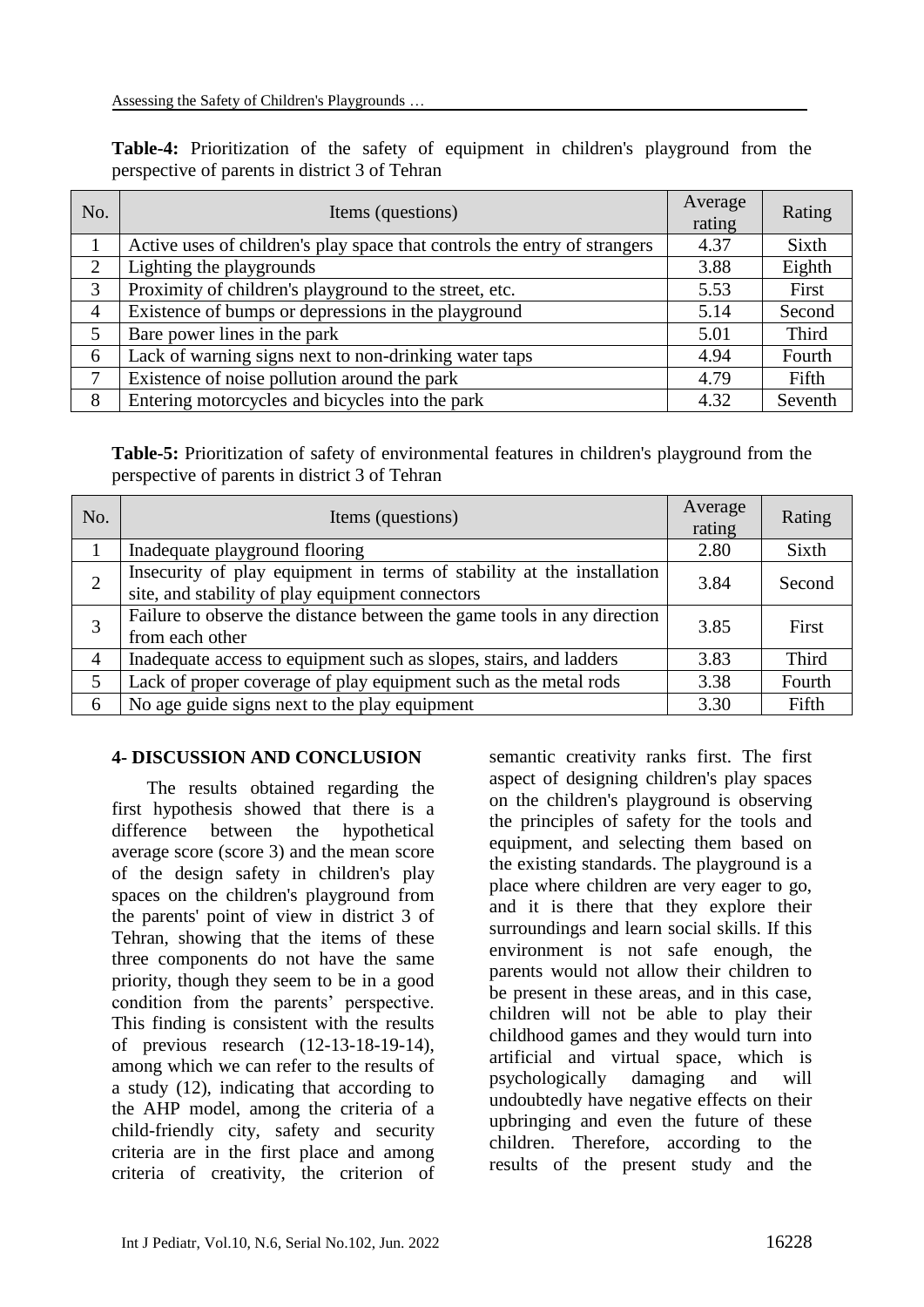research background, it should be said that the authorities have to observe the necessary standards in designing children's playgrounds; and considering the physical conditions and environmental characteristics of the geographical area can create the best possible conditions for children to be safe, and lead the parents to take their children to playgrounds without worries.

The results obtained regarding the second hypothesis showed that the safety scores of the type of equipment of children's play spaces on the children's playground are different from and higher than the hypothetical average score (score 3). This indicates that the safety of the type of equipment in children's play spaces on the children's playground in district 3 of Tehran is in a good condition from the parents' point of view. The priority suggested for this variable is, similarly, reported in the study by Shia and Sharafi who concluded that the variables of hidden and unsafe angles, playground differentiation, playground equipment, lighting, and playground surface are especially effective in providing children's safety (13). The type of equipment of play spaces and the safety of play equipment have a great role in the safety of children. As it has been emphasized so far, paying attention to the safety and health of children in play environments is an undeniable necessity. Children's play in parks states safety audits and upgrading the safety of play equipment as a necessity. The types of equipment to which children are physically connected are most important in their safety; and if not safe, they will undoubtedly harm children. Therefore, it should be noted that when building play centers for children, especially in urban environments such as parks, all aspects must be carefully considered with the lowest possible error rate. These devices and equipment should be made even if one percent and even less than one percent mistake in making

equipment can undoubtedly be harmful to children and cause many problems, the most important of which is children's physical injuries.

The results obtained regarding the third hypothesis showed that the mean scores of the environmental safety in children's play spaces on the children's playground from the parents' point of view are different and almost higher than the hypothetical average score (score 3). This indicates that the safety of the environmental characteristics of children's play spaces in district 3 of Tehran is almost satisfying from the parents' point of view. The obtained results in regard to this component are in congruence with the results of previous studies (12-13-18-19- 14). The issue of safety and security of the living environment and the protection of community members from dangers, pollution and abnormalities in the living environment is one of the most important factors in creating a desirable quality of life. In urban environments, parks and playgrounds for children are among the most important spaces that include children and their activities. City parks on a small scale, from neighborhood and local green spaces to regional urban parks are considered as a kind of work environment for children's activities; and should have specific and defined features, the most important of them is the safety issue that must be approved by experts and specialists in this field. Because children tend to be active to enjoy games and fun and hate effortless fun, playing while creating happiness is considered as a serious work and activity for a child. With these conditions, the children's playground should have the necessary features and the necessary standards so that we do not witness the occurrence of bitter and irreparable problems and accidents. If parents of children have doubts about the safety and security of parks, this uncertainty can affect their visits to parks and playgrounds. Understanding safety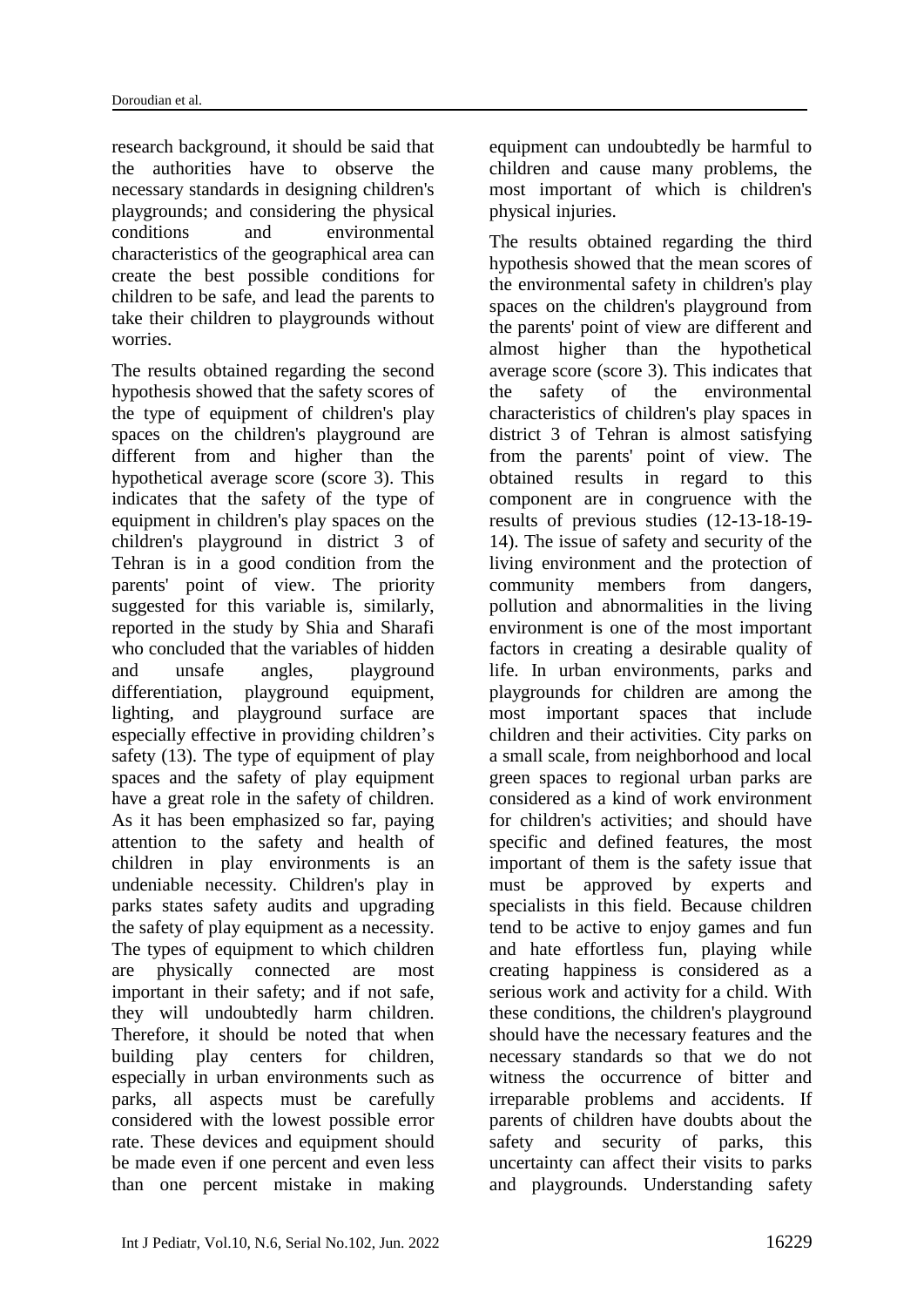and feeling safe is just as important as the safety of environments and equipment.

The results obtained in the fourth hypothesis showed that with 95% confidence it can be said that there is a significant difference between the six items constituting the safety of designing children's play spaces on the children's playground from the parents' point of view in district 3 of Tehran. Children's play spaces such as walls and trees, with an average of 5.30, are ranked first. The obtained results were in line with the results of previous studies (12-20). Urban development is a manifestation of the life of today's societies, and behind this face of growth and development, many problems have affected the health and well-being of citizens. In fact, one of the problems of cities today is related to safety and social health issues. With these interpretations, special attention should be paid to the design of children's play spaces, because most children's play environments in the city are built in green spaces such as parks, and most of it is surrounded by walls, and there are obstacles such as trees between these areas. Therefore, special attention should be paid to these obstacles, because children are usually not stationary while playing and are always active and moving, and it is more difficult to control them at this time than at other times, and there is a possibility of collision at any time. Special precautions should be taken to secure the said barriers, which can affect the ranking of this question.

The results obtained regarding the fifth hypothesis showed that, with 95% confidence, it can be said that there are significant differences between the six items constituting the safety of the type of equipment in children's play areas on the children's playground from the parents' point of view in Tehran's district 3. The item concerning the "Proximity of children's playground to the street, etc.", with an average of 5.53, is in the first and

best rank. The importance of safe playgrounds for children and the existence of new cases of accidents on playgrounds, despite the new technologies and standards available in information sites, reveals the need to investigate the cause of various accidents and even acute extreme risks on playgrounds. On the other hand, with the existence of machine life in cities and the lack of sufficient spaces for children to spend their leisure time and play, and the construction of these places next to buildings and older workplaces in the middle of cities, parents are concerned about providing security for children playgrounds because these places have also become a place for adults to travel with vehicles such as cars or motorcyclists. Therefore, one of the most important concerns of parents is that the open space for children is accessible to most people and people can explore the areas in any way they want and cause insecurity for their children. So, it is suggested that the authorities can design play areas in such a way that vehicles cannot easily enter these areas, so that the parents can safely take their children to play in these areas.

The results obtained regarding the sixth hypothesis showed that, with 95% confidence, we can say that there is a significant difference between the six items constituting the safety of environmental features of children's play spaces on the children's playground from the parents' point of view in district 3 of Tehran. The item concerning the "Failure to observe the distance between the game tools in any direction from each other", with an average of 3.85 has the first and the best rank. In this regard, Sarai et al. (21) in a study entitled "Assessment of playground safety and children's play equipment in parks (case study: one of the parks in District 1 in Yazd city)" concluded that park safety, Children's playgrounds and playground equipment in the parks of area one of Yazd city was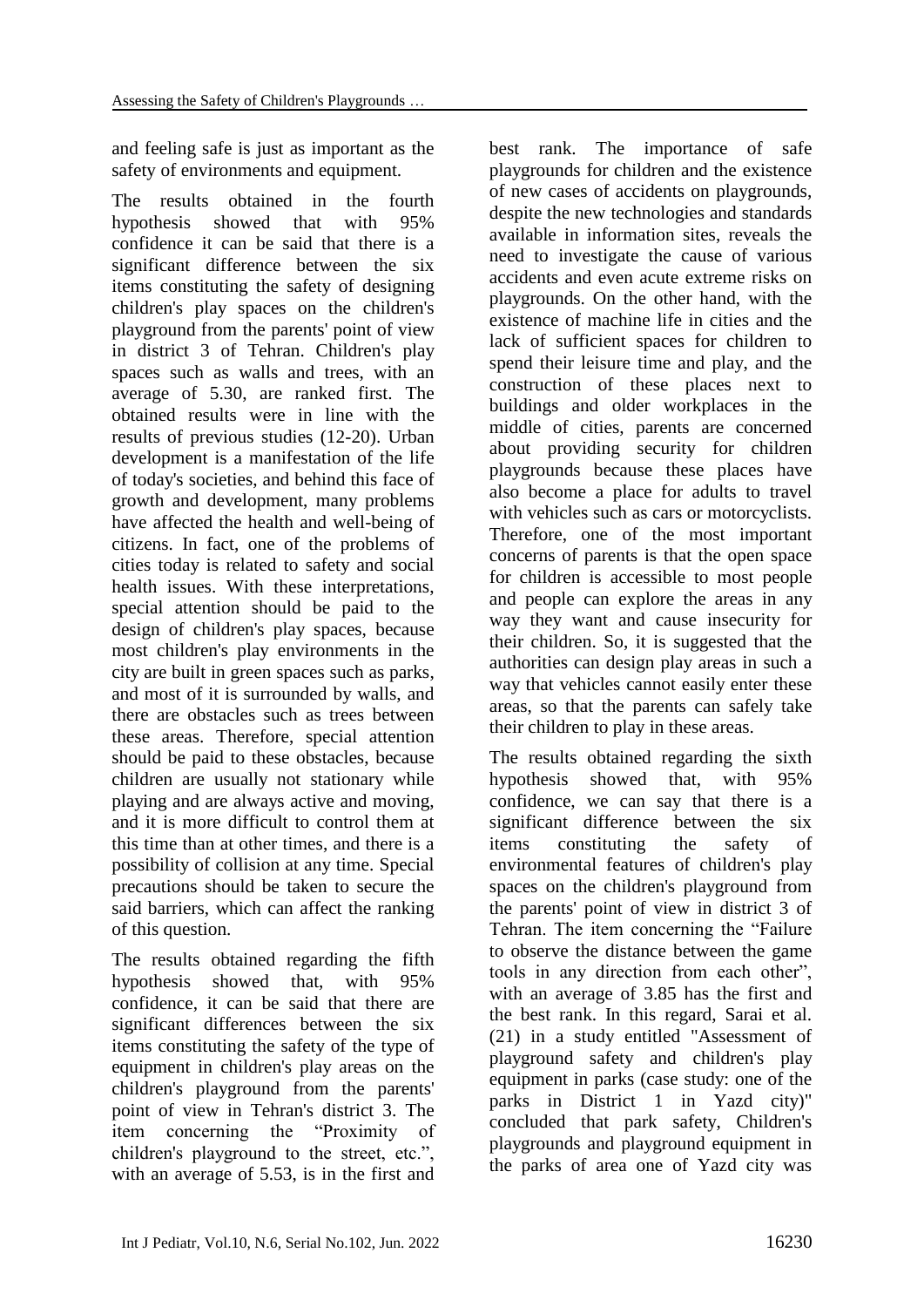below average, which shows that more than half of the respondents are dissatisfied with the condition of children's playgrounds. Also, there was no play equipment for children in special conditions, the most important of which was that the equipment was not within the defined distances. Therefore, it was recommended that decision-makers prioritize the safety of parks, especially children's playgrounds; because if the parents of children have doubts about the safety and security of parks, this uncertainty can affect the rate of visits to parks and playgrounds.

According to the results, it is suggested that the authorities design play areas in such a way that vehicles could not easily enter, so that parents can safely take their children to play in these areas. According to the obtained results, it is suggested that when making and installing children's play equipment, attempts be made to have distinguished types of equipment; one for preschoolers or younger children, and the other for children of school age. Attempts should also be made to install the equipment based on the existing standards and the security criteria.

### **5- REFERENCES**

1. Monam, M R .Design of safe urban spaces on the side of highways in Tehran, Master Thesis of Islamic Azad University.(2011).22-35.

2. Dana, A., Christodoulides, E. The Effects of a Period of Selected Physical Activity on Improving Manipulative and Locomotors Skills of Children with Neuropsychological Learning Disabilities. Journal of Rehabilitation Sciences & Research, 2020; 7(1): 25-30. doi: 10.30476/jrsr.2019.81592.1006.

3. Ghorbani S, Afshari M, Eckelt M, Dana A, Bund A. Associations between Physical Activity and Mental Health in Iranian Adolescents during the COVID-19 Pandemic: Accelerometer-Based Study. Children. 2021; 8(11), (p.1022).

4. Sabzi, A., Dana, A., Salehian, M., Shaygan Yekta, H. The Effect of Water Treadmill Exercise on Children with Attention Deficit Hyperactivity Disorder. International Journal of Pediatrics, (2021) 9(6), (pp. 13671-13681).

5. Brighton, J. Preventing fall injuries in children. WMJ. (2005); 4(1):33-36.

6. Takano T. Health and environment in the context of urbanization. Environ Health Prev Med. 2007; 12(2):51-55. Doi: 10.1007/BF02898149.

7. Sadeghi Naeini, Hassan and Jafari, Hamid Reza and Salehi, Ismail and Mir Lohi, Amir Hossein. Child safety in playgrounds in urban parks Special case: local-regional parks in Tehran. Occupational Health Quarterly in Iran. (2010) 7(3), (pp. 42-32).

8. Tuckel P, Milczarski W, Silverman DG. Injuries caused by falls from playground equipment in the United States. Clinical Pediatrics. 2018: 57(5):563-73. [DOI: 10.1177/0009922817732618] [PMID]

9. Ramezani Nejad, R. Physical education in schools eighth edition. Tehran, Samat Publications. (2020); 45-58.

10. Merrikhpour Z, Sohrabi M S. Safety Status of Children's Playground Equipment: A Case Study in Hamaedan Luna Park. Iran J Ergon. 2019; 7 (3):1-10.

11. Harvy, A. Injury prevention and the attainment of child and adolescent health. BulletinWorld Health Organization (2009); 87, (pp.390-394).

12. Shahrizadeh, S, Moayedfar, S. Strategic planning of a child-friendly city with emphasis on children's creativity (Case study: Yazd city). The first conference on urban planning and architecture of Yazd University. (2017); 43-52.